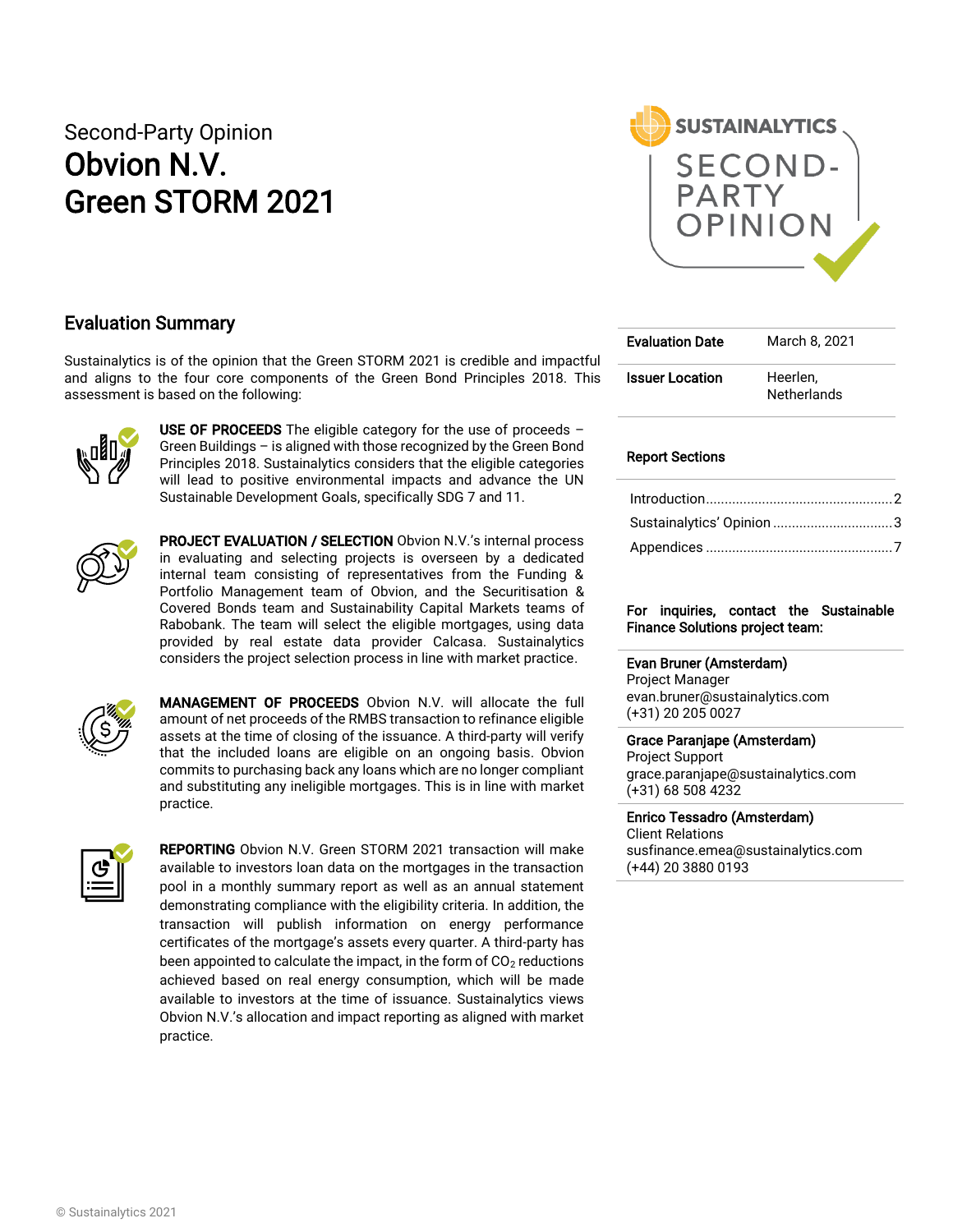

# <span id="page-1-0"></span>Introduction

Obvion N.V. ("Obvion", or the "Company") is a subsidiary of Rabobank, an international cooperative bank focused on providing financial services in the Netherlands and involved in retail and wholesale banking, as well as food and agriculture internationally. Rabobank has one of the largest mortgage-lending business in the Netherlands, which is complemented with a lending portfolio that is directed towards retail customers and corporates.

Obvion has developed the Green STORM 2021 Green Bond Framework (the "Framework") under which it intends to issue a green residential mortgage-backed security (RMBS) and use the proceeds to refinance, in whole or in part, Obvion's mortgage asset pool with relevant energy-efficient characteristics. This Framework follows the 2016, 2017, 2018 and 2019 Green STORM Frameworks, which applied to prior issuances under the same programme. The Framework defines eligibility criteria in three areas:

- 1. Residential buildings built before 2021 that have a definitive or provisional Energy Performance Certificate (EPC) of at least A by the Netherlands Enterprise Agency and which are amongst the top 15% of most energy efficient properties in the Netherlands, or;
- 2. Residential buildings built as of 2021 that have an EPC Label of at least A++++ to ensure a net primary energy demand which is at least 20% lower than the requirement for Nearly Zero Emissions Buildings (NZEB), or;
- 3. Residential buildings that have obtained a definitive Energy Performance Certificate of B or C by the Netherlands Enterprise Agency and that have realised at least a two-step label improvement in energy performance quality compared to an average house within the same building period.

Obvion engaged Sustainalytics to review the Obvion NV Green STORM 2021 Green Bond Framework, dated March 2021, and provide a Second-Party Opinion on the Framework's environmental credentials and its alignment with the Green Bond Principles 2018 (GBP). <sup>1</sup> This Framework has been published in a separate document. 2

#### Scope of work and limitations of Sustainalytics' Second-Party Opinion

Sustainalytics' Second-Party Opinion reflects Sustainalytics' independent<sup>3</sup> opinion on the alignment of the reviewed Framework with the current market standards and the extent to which the eligible project categories are credible and impactful.

As part of the Second-Party Opinion, Sustainalytics assessed the following:

- The Framework's alignment with the Green Bond Principles 2018, as administered by ICMA;
- The credibility and anticipated positive impacts of the use of proceeds; and
- The alignment of the issuer's sustainability strategy and performance and sustainability risk management in relation to the use of proceeds.

For the use of proceeds assessment, Sustainalytics relied on its internal taxonomy, version 1.7.1, which is informed by market practice and Sustainalytics' expertise as an ESG research provider.

As part of this engagement, Sustainalytics held conversations with various members of Obvion's management team to understand the sustainability impact of their business processes and planned use of proceeds, as well as management of proceeds and reporting aspects of the Framework. Obvion representatives have confirmed (1) they understand it is the sole responsibility of Obvion to ensure that the information provided is complete, accurate or up to date; (2) that they have provided Sustainalytics with all relevant information and (3) that any provided material information has been duly disclosed in a timely manner. Sustainalytics also reviewed relevant public documents and non-public information.

This document contains Sustainalytics' opinion of the Framework and should be read in conjunction with that Framework.

<sup>&</sup>lt;sup>1</sup> The Green Bond Principles are administered by the International Capital Market Association and are available at [https://www.icmagroup.org/green](https://www.icmagroup.org/green-social-and-sustainability-bonds/green-bond-principles-gbp/)[social-and-sustainability-bonds/green-bond-principles-gbp/.](https://www.icmagroup.org/green-social-and-sustainability-bonds/green-bond-principles-gbp/)

<sup>&</sup>lt;sup>2</sup> The Green STORM 2021 Green Bond Framework has been produced by Obvion and may be made available by the bank at their market discretion.

<sup>&</sup>lt;sup>3</sup> When operating multiple lines of business that serve a variety of client types, objective research is a cornerstone of Sustainalytics and ensuring analyst independence is paramount to producing objective, actionable research. Sustainalytics has therefore put in place a robust conflict management framework that specifically addresses the need for analyst independence, consistency of process, structural separation of commercial and research (and engagement) teams, data protection and systems separation. Last but not the least, analyst compensation is not directly tied to specific commercial outcomes. One of Sustainalytics' hallmarks is integrity, another is transparency.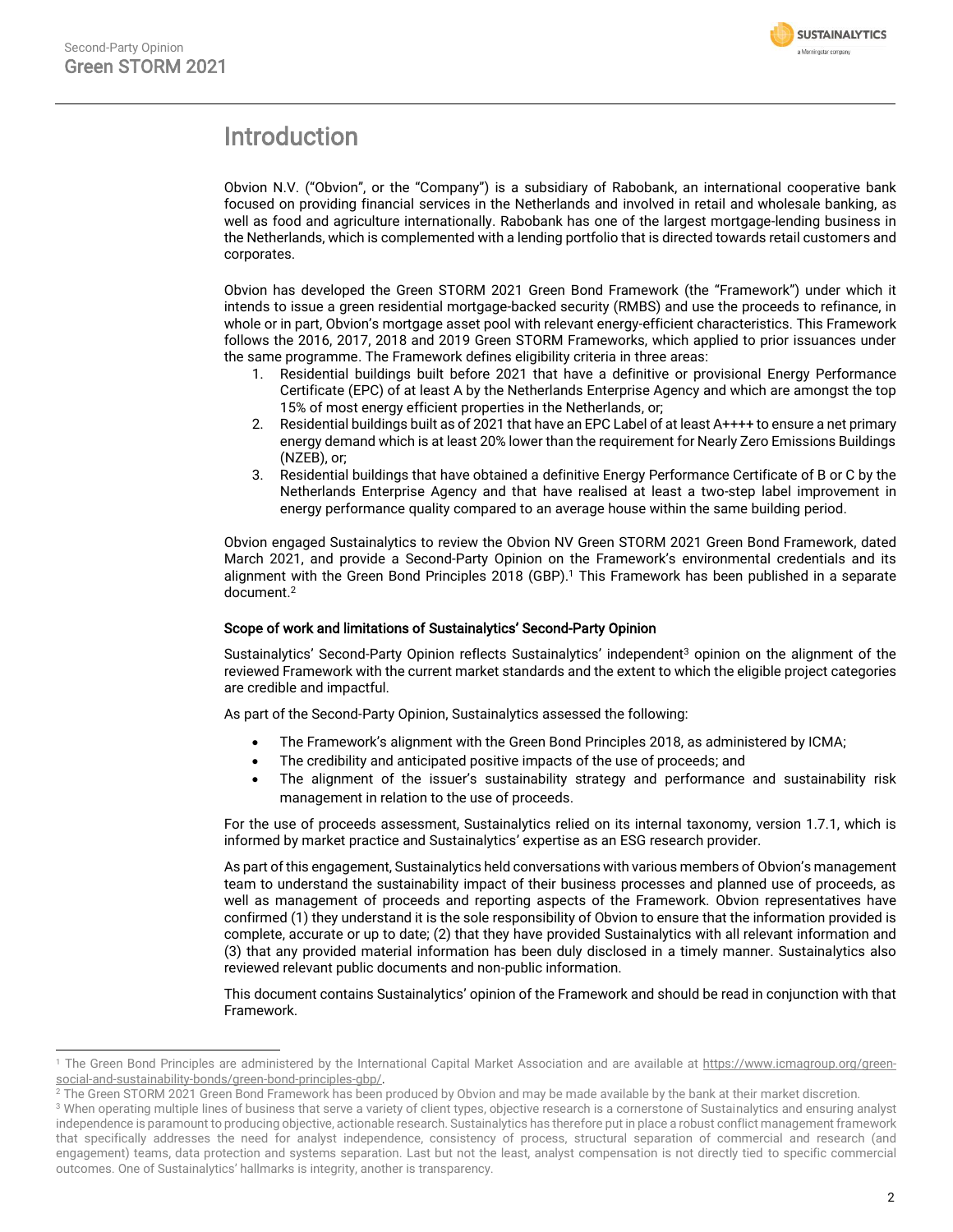

Any update of the present Second-Party Opinion will be conducted according to the agreed engagement conditions between Sustainalytics and Obvion.

Sustainalytics' Second-Party Opinion, while reflecting on the alignment of the Framework with market standards, is no guarantee of alignment nor warrants any alignment with future versions of relevant market standards. Furthermore, Sustainalytics' Second-Party Opinion addresses the anticipated impacts of eligible projects expected to be financed with bond proceeds but does not measure the actual impact. The measurement and reporting of the impact achieved through projects financed under the Framework is the responsibility of the Framework owner.

In addition, the Second-Party Opinion opines on the potential allocation of proceeds but does not guarantee the realised allocation of the bond proceeds towards eligible activities.

No information provided by Sustainalytics under the present Second-Party Opinion shall be considered as being a statement, representation, warrant or argument, either in favour or against, the truthfulness, reliability or completeness of any facts or statements and related surrounding circumstances that Obvion has made available to Sustainalytics for the purpose of this Second-Party Opinion.

# <span id="page-2-0"></span>Sustainalytics' Opinion

# Section 1: Sustainalytics' Opinion on the Green STORM 2021

Sustainalytics is of the opinion that the Green STORM 2021 is credible and impactful and aligns to the four core components of the GBP. Sustainalytics highlights the following elements of Obvion's Framework:

- Use of Proceeds:
	- The eligible category, Green Buildings, is aligned with those recognized by the GBP. Sustainalytics notes that the net proceeds of the Green STORM 2021 mortgage-backed notes will be used to refinance the selected mortgage loans in the portfolio.
	- The Issuer may refinance residential buildings which meet one of the following criteria:
		- Residential buildings built before 2021 that have obtained a definitive or provisional EPC label of at least A. Sustainalytics considers the methodology used to determine the top 15%, based on construction date and EPC data, to be robust and credible. (please see Appendix for further details on the methodology used).
		- Residential buildings built as of 2021 that have obtained a definitive EPC label of at least A++++, to ensure a net primary energy demand 20% lower than the requirement for Nearly Zero Emissions Building (NZEB). 4
		- Residential buildings with a definitive EPC label of B or C, which have achieved an increase of at least two-step label improvement in energy efficiency compared to the average house built within the same period.
	- Sustainalytics notes that the above criteria are aligned with the Climate Bonds Initiative standard for Low Carbon Buildings and is aligned with market practice. Sustainalytics is of the opinion that financing residential buildings which meet the above criteria will contribute to improved performance of the Dutch residential building stock.
- Project Evaluation and Selection:
	- Obvion has defined the steps that it will take to match Obvion's mortgage loans with qualifying EPCs, based on data and research from Calcasa, a third-party real estate data provider. The final selection of eligible mortgages will be carried out by an internal team set up for this purpose, consisting of representatives from the Funding & Portfolio Management team of Obvion, the Securitisation & Covered Bonds team and Sustainability Capital Markets team of Rabobank.
	- Based on the use of third-party data to support the decision-making, and the establishment of a cross-functional team to carry out the process, Sustainalytics considers this to be in line with market practice.
- Management of Proceeds:

<sup>4</sup> From 01/01/2021, all new buildings in the Netherlands must meet the Nearly Zero Emissions Building requirements (Bijna Energieneutrale Gebouwen, BENG). You can find more information at[: https://www.rvo.nl/onderwerpen/duurzaam-ondernemen/gebouwen/wetten-en](https://www.rvo.nl/onderwerpen/duurzaam-ondernemen/gebouwen/wetten-en-regels/nieuwbouw/energieprestatie-beng/indicatoren)[regels/nieuwbouw/energieprestatie-beng/indicatoren](https://www.rvo.nl/onderwerpen/duurzaam-ondernemen/gebouwen/wetten-en-regels/nieuwbouw/energieprestatie-beng/indicatoren)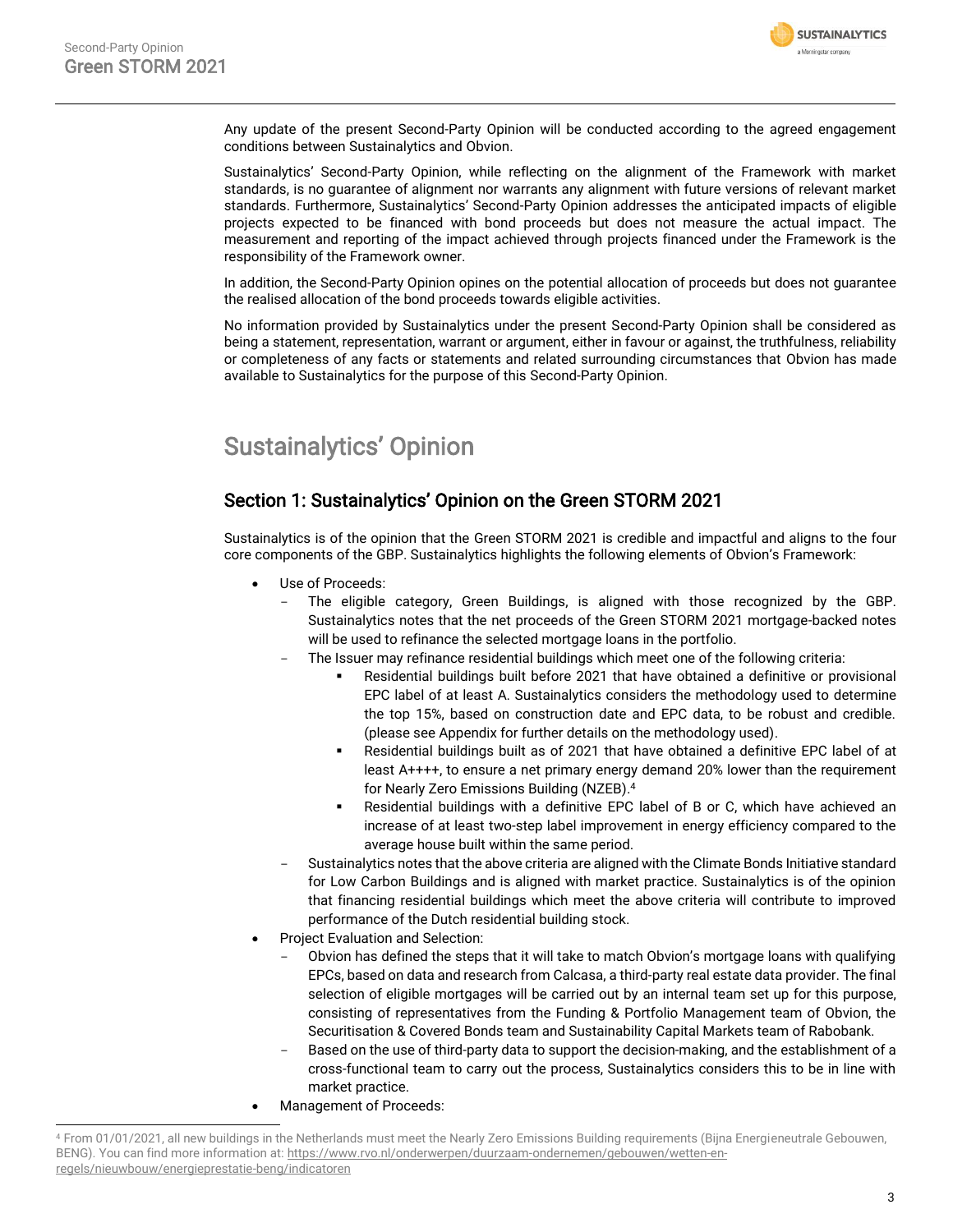

- As part of the residential mortgage-backed securities (RMBS) structure, at closing, the net proceeds will be allocated in full to finance eligible loans. A third-party will track the portfolio monthly for size, repayments, defaults, and other factors which may affect the balance of loans outstanding. Obvion will, as needed, repurchase any loan which no longer complies with the eligibility criteria and replace it with a compliant asset. In addition, Obvion will engage an independent external adviser to check whether the information included in the loan tape of the underlying pool is included in the relevant prospectus. The external adviser will also check whether the mortgage loans included in the loan tape meet eligibility criteria.
- Based on the structure of the security, as well as the commitment to ongoing tracking, Sustainalytics considers the management of proceeds to be in line with market practice.
- Reporting:
	- Obvion's Green STORM 2021 transaction will be made available to investors will include loan data on the underlying pool of mortgages in the transaction pool in a monthly summary. The Green Storm 2021 transaction will publish a monthly report providing information to investors regarding the mortgages included in the transaction pool. In addition, the transaction will publish information on energy performance certificates of the mortgage's assets every quarter. A thirdparty has been appointed to calculate the impact, in the form of  $CO<sub>2</sub>$  reductions achieved based on real energy consumption, which will be made available to investors at the time of issuance.
	- Based on the commitment to ongoing allocation reporting, and the intention to make available quantitative impact data, Sustainalytics considers this process to be in line with market practice.

#### Alignment with Green Bond Principles 2018

Sustainalytics has determined that the Green STORM 2021 aligns to the four core components of the GBP. For detailed information please refer to Appendix 2: Green Bond/Green Bond Programme External Review Form.

## Section 2: Sustainability Strategy of Obvion

#### Contribution of framework to Obvion N.V.'s sustainability strategy

Sustainalytics is of the opinion that Obvion, a subsidiary of Rabobank, demonstrates a strong commitment to sustainability with a focus on four key environmental areas: (i) environment, (ii) human rights (iii) labour standards, and anti-corruption, which apply across its operations, as well as a variety of thematic or sectoral policies.<sup>5</sup>

With specific reference to mortgage lending, Rabobank has an important presence in the Dutch housing and real estate market and has enacted sustainability policies for the real estate sector that aim to promote higher energy efficiency, a circular economy, lower greenhouse gas emissions, and the use of more renewable energy in housing and real estate. Additionally, the Bank supports Dutch retail customers investing in home energy efficiency improvements, by acting as a co-financer of the Dutch National Energy Saving Fund (Nationaal Energiebespaarfonds). This fund allows homeowners to invest in energy-saving measures with favourable conditions. Local Rabobank branches in the Netherlands are also organizing Smart Refurbishment meetings, where retail customers can meet experts in the field of energy conservation and the generation of sustainable energy. Furthermore, the company is a signatory to the Dutch Energy Agreement for Sustainable Growth.<sup>6</sup>

Obvion (and its legal predecessor) has been investing in the Dutch housing market for over 30 years and, alongside its parent, Rabobank, is using its presence in the local market to promote the country's transition towards a sustainable economy.<sup>7</sup> Obvion has demonstrated their commitment by offering new and existing borrowers a sustainability-discount on the interest rate if the mortgage loan is used to finance an energyefficient house.<sup>8</sup> In addition, through its JobCoach programme, Obvion supports customers having difficulty making their payments with career support.<sup>9</sup> These activities provide evidence that both Obvion and Rabobank are, in Sustainalytics' opinion, well positioned to issue a green RMBS.

Rabobank, "Vision and Policy", https://www.rabobank.com/en/about-rabobank/in-society/sustainability/vision-and-policy/vision-sustainablysuccessful-together.html

<sup>6</sup> SER, " Energieakkoord voor duurzame groei", <http://www.energieakkoordser.nl/energieakkoord.aspx>

<sup>7</sup> Rabobank, "About Rabobank", https://www.rabobank.nl/particulieren/over-rabobank/

<sup>8</sup> Obvion, hypotheek, "Duurzaamheid", at: <https://www.obvion.nl/Over-Obvion/Duurzaamheid.htm>

<sup>9</sup> Obvion, "Jobcoach", https://www.obvion.nl/Mijn-situatie/Jobcoach.htm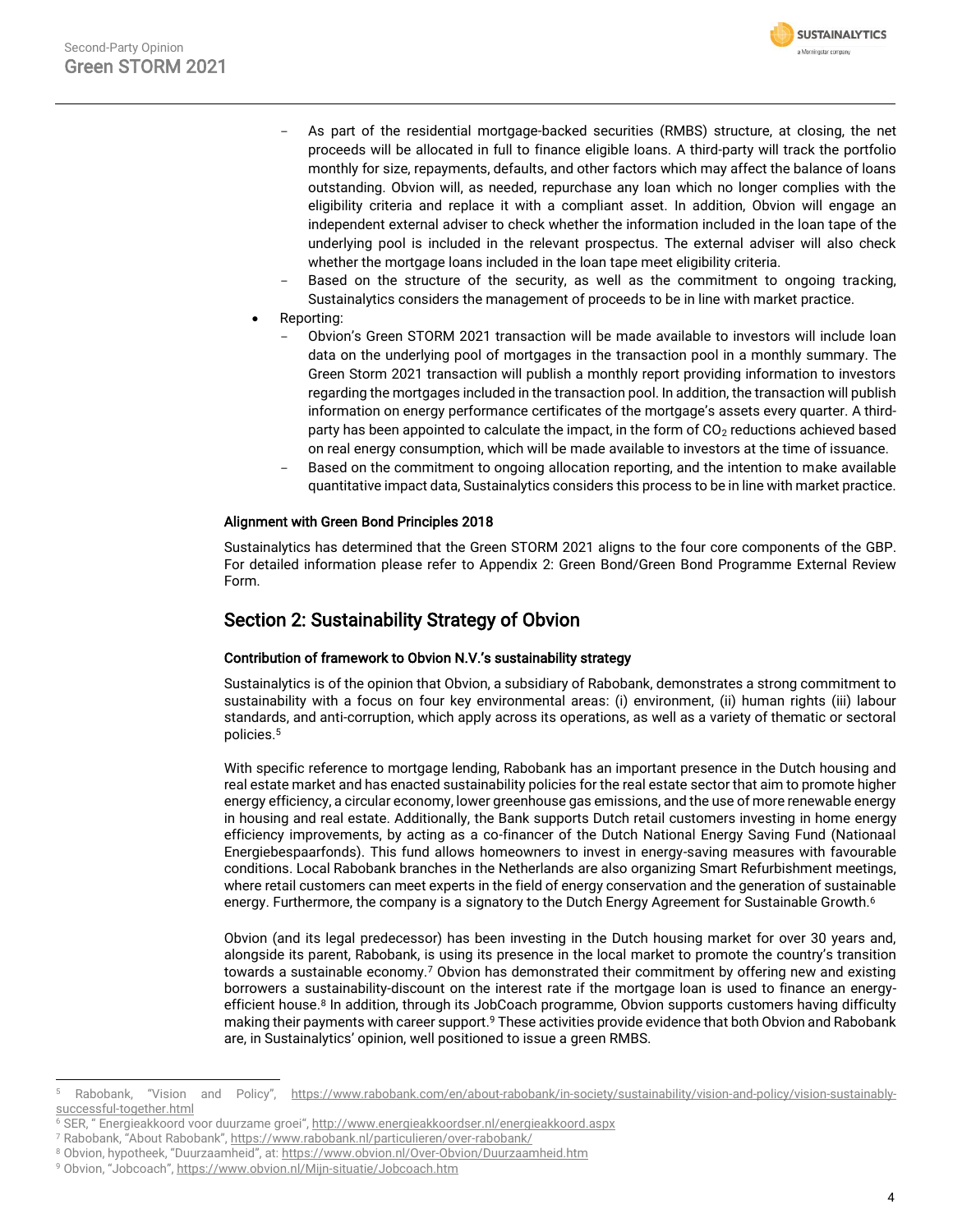Sustainalytics is of the opinion that the Green STORM 2021 is aligned with the Obvion and Rabobank's overall sustainability strategy and initiatives and will further the Company's action on its key environmental priorities.

### Well-positioned to address common environmental and social risks associated with the projects

While Sustainalytics recognizes that the net proceeds from the bond(s) issued under the Framework will be directed towards eligible projects that are recognized by the Green Bond Principles (2018) to have positive environmental impact, Sustainalytics is aware that such eligible projects could also lead to negative environmental and social outcomes. Some key environmental and social risks associated with the eligible projects, could include occupational health and safety, community relations/stakeholder participation, land use and biodiversity issues associated with large-scale infrastructure development, emissions, effluents, waste generated in construction, and financial risks related to credit and securitization.

Sustainalytics is of the opinion that Obvion, a subsidiary of Rabobank, is able to manage and/or mitigate potential risks through implementation of the following:

- Rabobank is a signatory of the United Nations Global Compact as of 2002 and communicates on the progress of environmental and social targets on an annual basis. 10
- The Rabobank Group has a Sustainability Policy Framework<sup>11</sup> which includes several responsible investment policies and guidelines with respect to its credit and loan business, communicating the company's stance and due diligence process to avoid potential social and environmental risks stemming from the financed projects. For instance, the group has position papers setting expectations on compliance with human rights issues and animal welfare and has published several sector statements that serve as a guide for its credit policy.
- To mitigate risks related to worker health and safety, all clients of Rabobank and Obvion are expected to respect labour standards as described in International Labour Organization Declaration on Fundamental Principles and Rights at Work.<sup>[11,](#page-4-0) 12</sup>
- On the note of regulatory context, the Netherlands is known to have robust workplace protections and health and safety regulations in place and large European banks such as Rabobank are subject to liquidity coverage regulations under the terms of Basel III.
- In order to keep an ongoing conversation with all stakeholders, Rabobank conducts a materiality analysis on an annual basis. A materiality assessment was conducted and published in their Annual Report 2019<sup>13</sup> to showcase the topics most significant to investors, employees, the broader community, and customers.

Based on these policies, standards and assessments, Sustainalytics is of the opinion that Obvion has implemented adequate measures and is well-positioned to manage and mitigate environmental and social risks commonly associated with the eligible categories.

## Section 3: Impact of Use of Proceeds

All use of proceeds categories are aligned with those recognized by the GBP. Sustainalytics has focused on one key area below where the impact is specifically relevant in the local context.

#### Importance of energy-efficient buildings in the Netherlands

The Dutch Government has laid out a multi-sectoral approach to reducing greenhouse gas emissions, which is intended to be aligned with the EU's overall climate strategy.<sup>14</sup> This approach includes the construction and housing sector, which are the source of approximately 15% of emissions in the Netherlands.<sup>15</sup> One of the action areas to address the industry's emissions is the requirement that all homes, commercial buildings, and public buildings receive EPCs when they are being built, sold or rented. <sup>16</sup> The Government intends to gradually make EPC requirements to obtain building permits more stringent, so that new buildings are continually more efficient; the next update to this system is intended to move beyond EPCs to a new system based on the

<span id="page-4-0"></span>**SUSTAINALYTICS** a Morningstar company

<sup>&</sup>lt;sup>10</sup> United Nations Global Compact, "Rabobank Group", (2020), at: <https://www.unglobalcompact.org/what-is-gc/participants/7837#company-information>

<sup>&</sup>lt;sup>11</sup> Rabobank, "Sustainability Policy Framework", https://www.rabobank.com/en/images/sustainability-policy-framework.pdf

<sup>&</sup>lt;sup>12</sup> International Labour Organization, "ILO Declaration on Fundamental Principles and Rights at Work", at: http://www.ilo.org/declaration/lang[en/index.htm](http://www.ilo.org/declaration/lang--en/index.htm)

<sup>13</sup> Rabobank Group, "Annual Report 2019", (2020), at: [https://ungc-production.s3.us-west-](https://ungc-production.s3.us-west-2.amazonaws.com/attachments/cop_2020/484857/original/annual-report-2019.pdf?1586175400)

[<sup>2.</sup>amazonaws.com/attachments/cop\\_2020/484857/original/annual-report-2019.pdf?1586175400](https://ungc-production.s3.us-west-2.amazonaws.com/attachments/cop_2020/484857/original/annual-report-2019.pdf?1586175400)

<sup>14</sup> Government of the Netherlands, "Dutch goals within the EU", https://www.government.nl/topics/climate-change/eu-policy

<sup>15</sup> Government of the Netherlands, "Measures to reduce greenhouse gas emissions", https://www.government.nl/topics/climate-change/nationalmeasures

<sup>16</sup> Government of the Netherlands, "Mandatory EPCs for buildings", https://www.government.nl/topics/energy-performance-certificates-for-homes-andbuildings/mandatory-epcs-for-buildings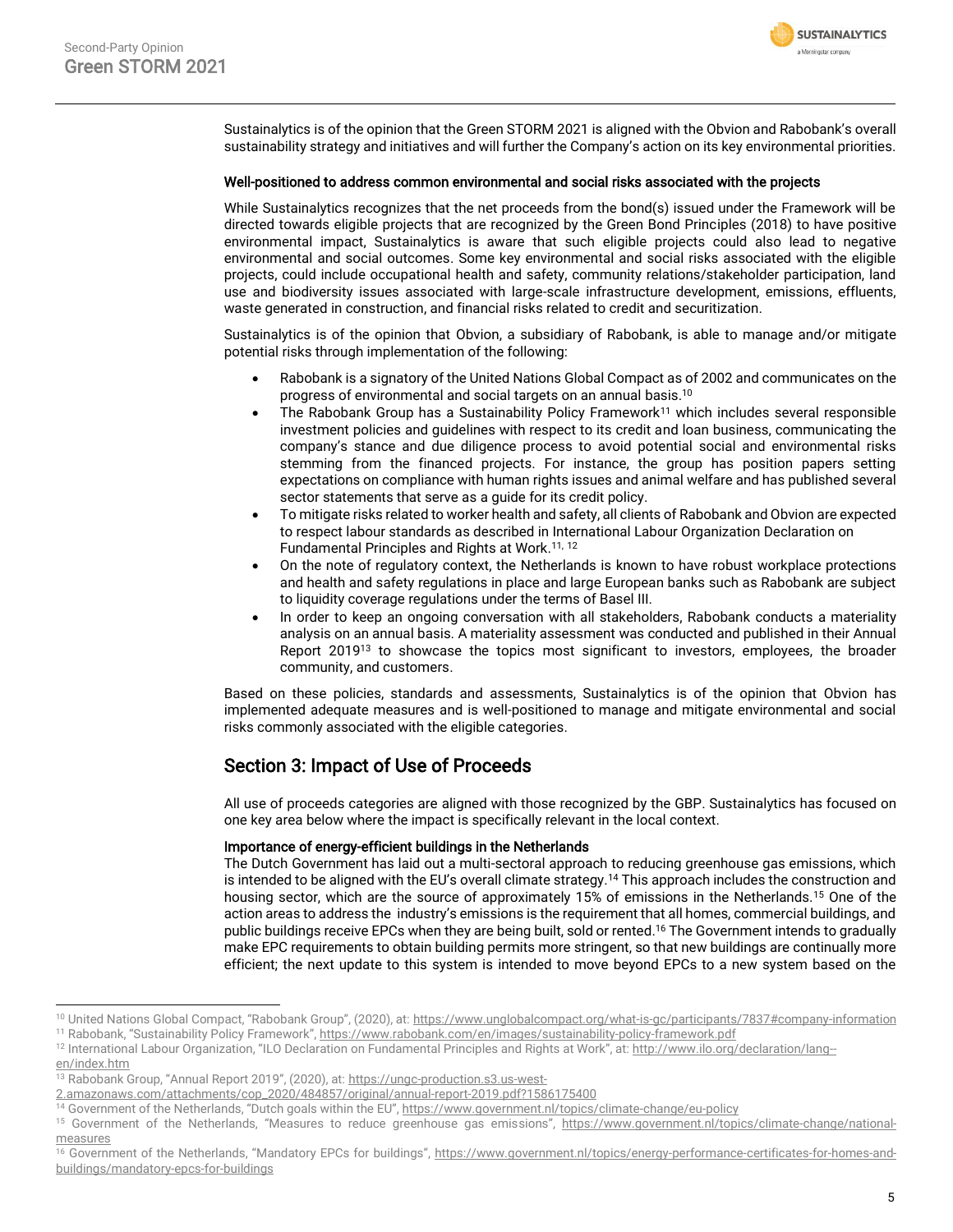

BENG,<sup>17</sup> which is compliant with near-net-zero energy buildings. As of 1 January 2021 a new standard is used to determine Energy Performance Certificates, whereas before the energy performance certificate was based on the energy index of a property, the new metric has changed to primary fossil energy consumption (in kWh/m2.jr). 18

Considering the goals and policy directives of the Dutch government, Sustainalytics is of the opinion that the asset selection criteria defined by Obvion is aligned with the Dutch government's initiatives to improve energy efficiency in the housing sector and contribute to the overall efforts to achieve commitments. The assets selected represent the top 15% in terms of energy ratings ("A" ratings) or demonstrate a significant improvement in performance over time.

#### Adjustments in comparison to Obvion's Green STORM 2019

Obvion issued a Green STORM in 2016, 2017, 2018, and 2019 using an approach similar to the one defined for this issuance. In comparison to the most recent prior issuance, Obvion has selected a new eligible pool of assets in line with updated EPC data from Calcasa.

#### Alignment with/contribution to SDGs

The Sustainable Development Goals (SDGs) were set in September 2015 by the United Nations General Assembly and form an agenda for achieving sustainable development by the year 2030. The bond(s) issued under the Green STORM 2021 advances the following SDGs and targets:

| Use of Proceeds<br>Category | <b>SDG</b>                                | <b>SDG target</b>                                                                                                                                                                  |
|-----------------------------|-------------------------------------------|------------------------------------------------------------------------------------------------------------------------------------------------------------------------------------|
| <b>Green Buildings</b>      | 7. Affordable and Clean<br>Energy         | 7.3 By 2030, double the global rate of<br>improvement in energy efficiency                                                                                                         |
|                             | 11. Sustainable Cities and<br>Communities | 11.6 By 2030, reduce the adverse per capita<br>environmental impact of cities, including by<br>paying special attention to air quality and<br>municipal and other waste management |

## Conclusion

Obvion has developed the Green STORM 2021 under which it will issue green bonds and the use of proceeds to finance residential mortgage-backed securities. Sustainalytics considers that the projects funded by the green bond proceeds are expected to provide positive environmental impact.

The Green STORM 2021 outlines a process by which proceeds will be tracked, allocated, and managed, and commitments have been made for reporting on the allocation and impact of the use of proceeds. Furthermore, Sustainalytics believes that the Green STORM 2021 is aligned with the overall sustainability strategy of the company and that the green use of proceeds categories will contribute to the advancement of the UN Sustainable Development Goals 7 and 11. Additionally, Sustainalytics is of the opinion that Obvion has adequate measures to identify, manage and mitigate environmental and social risks commonly associated with the eligible projects funded by the use of proceeds.

Based on the above, Sustainalytics is confident that Obvion N.V. is well-positioned to issue green bonds and that the Green STORM 2021 is robust, transparent, and in alignment with the four core components of the Green Bond Principles 2018.

<sup>&</sup>lt;sup>17</sup> "BENG" is the Dutch acronym for almost net-zero buildings.

<sup>18</sup> Government of the Netherlands, "Energieprestatie - BENG", https://www.rvo.nl/onderwerpen/duurzaam-ondernemen/gebouwen/wetten-en-regelsgebouwen/nieuwbouw/energieprestatie-beng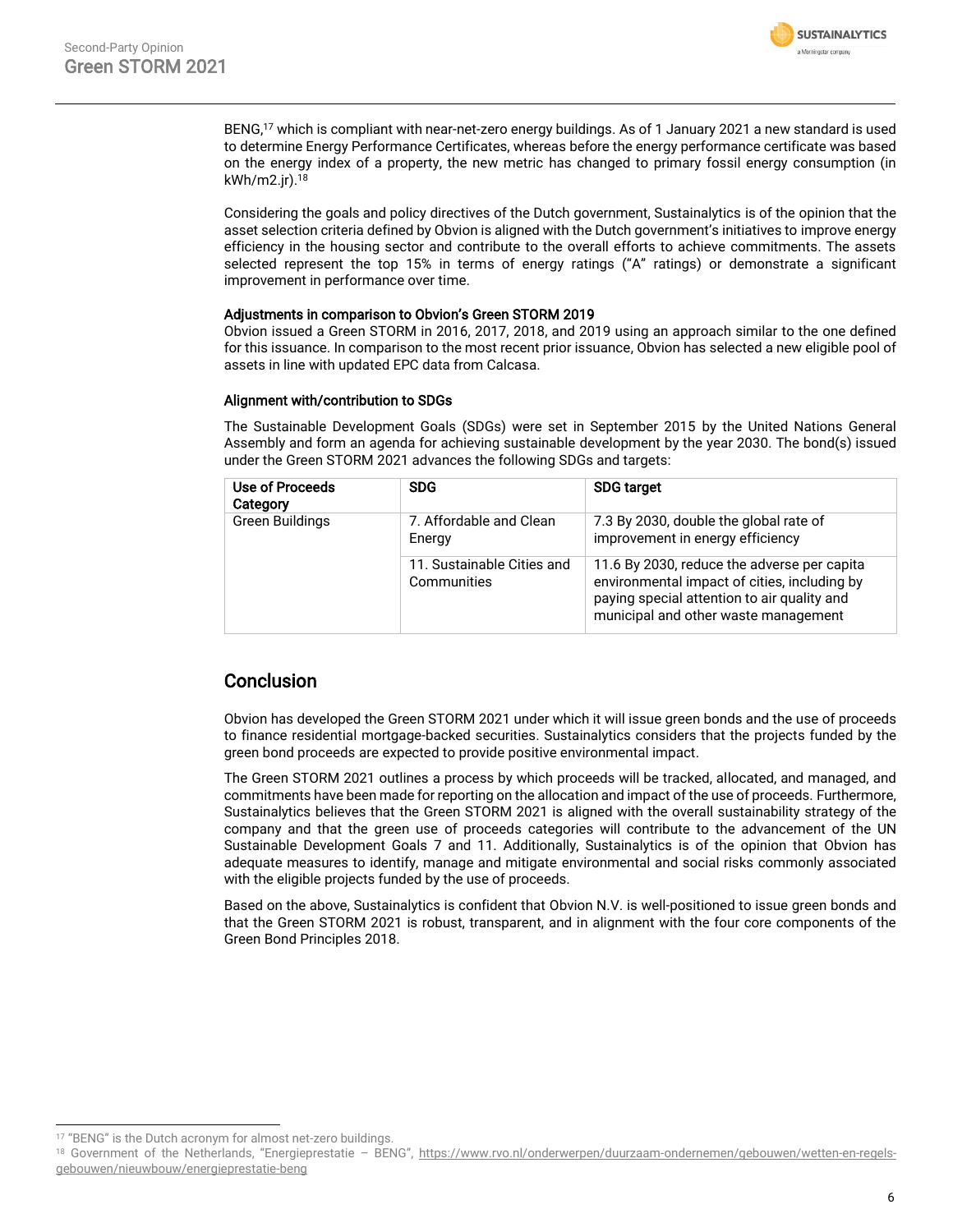

# <span id="page-6-0"></span>Appendices

# Appendix 1: Illustrative graphics of eligible EPCs for top 15% energy efficient properties and refurbishments leading to 30% energy improvements

The following figures summarize the eligible mortgage loans for Green STORM 2021. The first graphic displays which subset of EPCs is eligible for inclusion (which has been calculated using the top 15% methodology), while the second figure illustrates which building upgrades, resulting in an increase in EPC, are eligible.

|    |                               |              |            |           |           |           |           | CONSTRUCTION PERIOD (J) |           |           |           |                   |
|----|-------------------------------|--------------|------------|-----------|-----------|-----------|-----------|-------------------------|-----------|-----------|-----------|-------------------|
|    | <b>PROPERTY TYPE (C)</b>      |              | up to 1945 | 1946-1964 | 1965-1974 | 1975-1982 | 1983-1987 | 1988-1991               | 1992-1999 | 2000-2005 | 2006-2013 | 2014 and<br>later |
|    |                               |              | J1         | <b>J2</b> | <b>J3</b> | <b>J4</b> | J5        | J6                      | <b>J7</b> | J8        | J9        | <b>J10</b>        |
|    | <b>C1</b> Detached house      |              | G          |           | D         |           | c         | в                       | в         | в         | А         | A                 |
|    | <b>C2</b> Semi-detached house |              | G          |           | D         |           | c         | c                       | в         | в         | А         | А                 |
| CЗ | Terraced house (corner)       |              | G          | п         | D         |           | с         | c                       | в         | в         | А         | А                 |
|    | $ C4 $ Terraced house (mid)   |              |            | E         | c         | c         | c         | c                       | в         | А         | А         | А                 |
| C5 | Multi-family home             | Single-story | G          | п         | Е         | в         | e         | с                       |           | в         | А         | А                 |
| C6 |                               | Multi-story  |            | Е         |           | в         |           | C                       | А         | А         | А         | A                 |

Eligible EPCs for Green STORM 2021:

Eligible refurbishments for Green STORM 2021 for buildings built as of 2021:

|      |    |                              |        |        |        | <b>TO</b> |        |        |        |
|------|----|------------------------------|--------|--------|--------|-----------|--------|--------|--------|
|      |    |                              | $A++$  | lA+    | ΙA     | B         |        | D      |        |
|      |    | <b>Primary fossil energy</b> |        |        |        |           |        |        |        |
|      |    | consumption (in              |        |        |        |           |        |        |        |
|      |    | kWh/m2.jr                    | 50     | 75     | 105    | 160       | 190    | 250    | 290    |
|      | ΙB | 160                          | $-69%$ | $-53%$ | $-34%$ |           |        |        |        |
|      |    | 190                          | $-74%$ | $-61%$ | $-45%$ | $-16%$    |        |        |        |
|      | ١D | 250                          | $-80%$ | $-70%$ | $-58%$ | $-36%$    | $-24%$ |        |        |
| FROM | E  | 290                          | $-83%$ | $-74%$ | $-64%$ | $-45%$    | $-34%$ | $-14%$ |        |
|      | F  | 335                          | $-85%$ | $-78%$ | $-69%$ | $-52%$    | $-43%$ | $-25%$ | $-13%$ |
|      | G  | 380                          | $-87%$ | $-80%$ | $-72%$ | $-58%$    | $-50%$ | $-34%$ | $-24%$ |

Eligible refurbishments for Green STORM 2021 for buildings built before 2021:

|      |   |               |        |        | <b>TO</b> |        |        |
|------|---|---------------|--------|--------|-----------|--------|--------|
|      |   |               | A      | B      |           | D      | E      |
|      |   | <b>Energy</b> |        |        |           |        |        |
|      |   | index         | 0.6    | 1.2    | 1.4       | 1.8    | 2.1    |
|      |   | 1.4           | $-57%$ | $-14%$ |           |        |        |
|      | D | 1.8           | $-67%$ | $-33%$ | $-22%$    |        |        |
| FROM | F | 2.1           | $-71%$ | $-43%$ | $-33%$    | $-14%$ |        |
|      |   | 2.4           | $-75%$ | $-50%$ | $-42%$    | $-25%$ | $-13%$ |
|      | G | 2.7           | $-78%$ | $-56%$ | $-48%$    | $-33%$ | $-22%$ |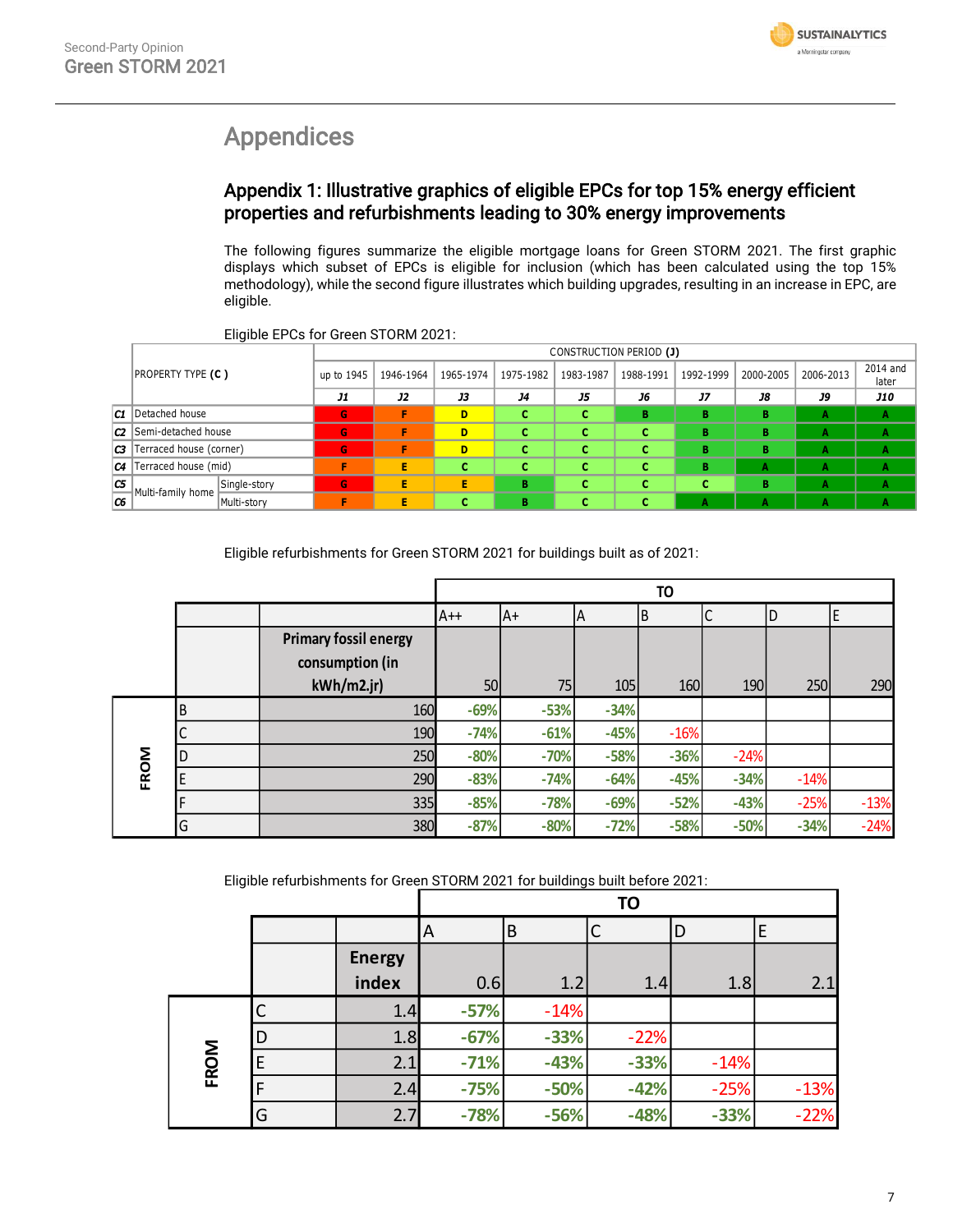

# Appendix 2: Green Bond / Green Bond Programme - External Review Form

# Section 1. Basic Information

| Issuer name:                                                           | Obvion N.V.           |
|------------------------------------------------------------------------|-----------------------|
| Green Bond ISIN or Issuer Green Bond Framework<br>Name, if applicable: | Green STORM 2021      |
| Review provider's name:                                                | <b>Sustainalytics</b> |
| Completion date of this form:                                          | March 8, 2021         |
| Publication date of review publication:                                |                       |

## Section 2. Review overview

#### SCOPE OF REVIEW

The following may be used or adapted, where appropriate, to summarise the scope of the review. The review assessed the following elements and confirmed their alignment with the GBP:

| ⊠ | Use of Proceeds                             | ⊠ | Process for Project Evaluation and<br>Selection |
|---|---------------------------------------------|---|-------------------------------------------------|
| ⊠ | Management of Proceeds                      | ⊠ | Reporting                                       |
|   | ROLE(S) OF REVIEW PROVIDER                  |   |                                                 |
| ⊠ | Consultancy (incl. 2 <sup>nd</sup> opinion) |   | Certification                                   |

- ☐ Verification ☐ Rating
- □ Other (please specify):

Note: In case of multiple reviews / different providers, please provide separate forms for each review.

#### EXECUTIVE SUMMARY OF REVIEW and/or LINK TO FULL REVIEW (if applicable)

Please refer to Evaluation Summary above.

## Section 3. Detailed review

Reviewers are encouraged to provide the information below to the extent possible and use the comment section to explain the scope of their review.

#### 1. USE OF PROCEEDS

Overall comment on section (if applicable):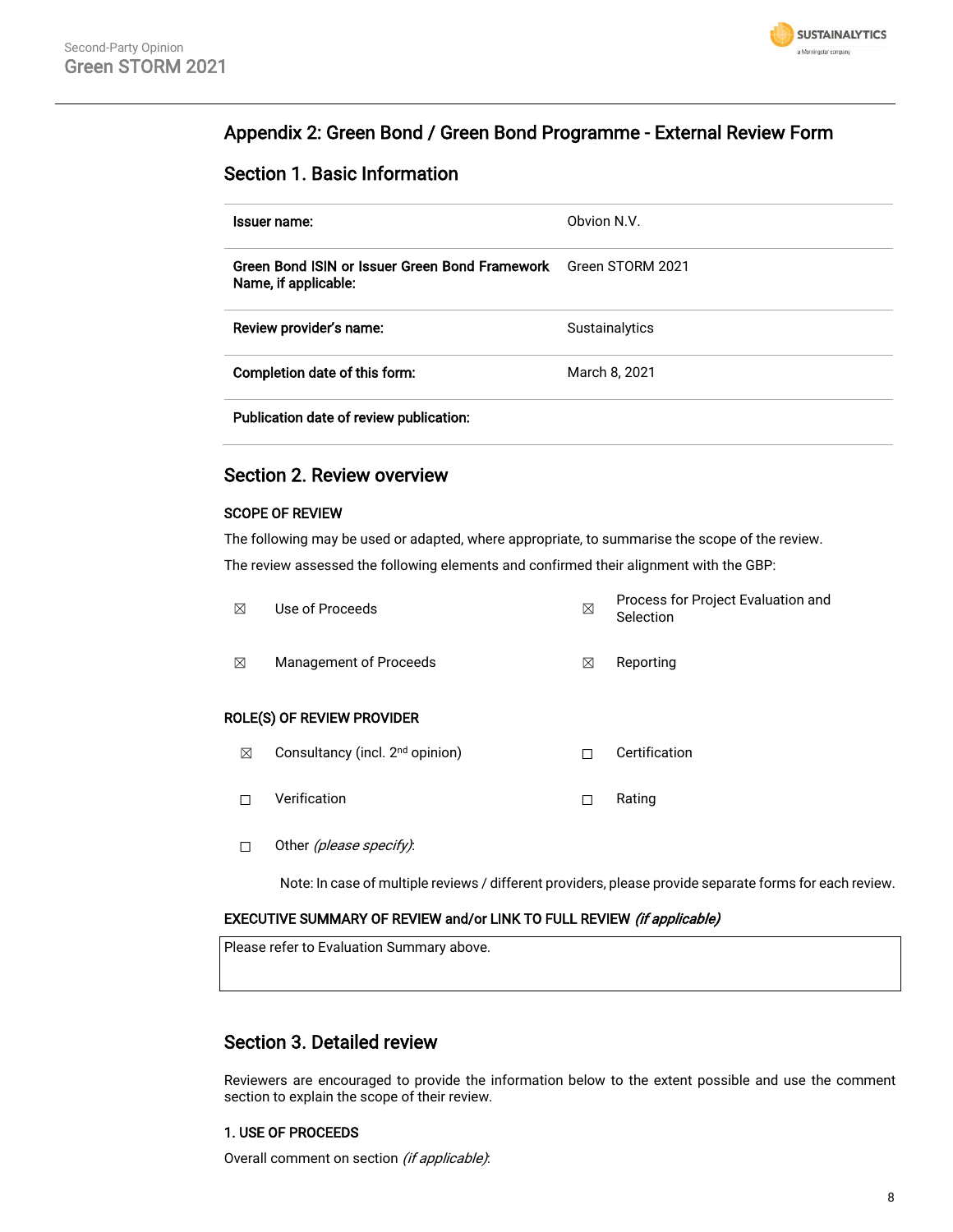

The eligible category for the use of proceeds – Green Buildings – is aligned with those recognized by the Green Bond Principles 2018. Sustainalytics considers that the eligible categories will lead to positive environmental impacts and advance the UN Sustainable Development Goals, specifically SDG 7 and 11.

#### Use of proceeds categories as per GBP:

| П | Renewable energy                                                                                                               | $\mathbf{I}$ | Energy efficiency                                                                  |
|---|--------------------------------------------------------------------------------------------------------------------------------|--------------|------------------------------------------------------------------------------------|
| п | Pollution prevention and control                                                                                               | $\perp$      | Environmentally sustainable management of<br>living natural resources and land use |
| п | Terrestrial and aquatic biodiversity<br>conservation                                                                           |              | Clean transportation                                                               |
| п | Sustainable water and wastewater<br>management                                                                                 | П            | Climate change adaptation                                                          |
| □ | Eco-efficient and/or circular economy<br>adapted products, production technologies<br>and processes                            | ⊠            | Green buildings                                                                    |
| □ | Unknown at issuance but currently expected<br>to conform with GBP categories, or other<br>eligible areas not yet stated in GBP | п            | Other (please specify):                                                            |

If applicable please specify the environmental taxonomy, if other than GBP:

#### 2. PROCESS FOR PROJECT EVALUATION AND SELECTION

Overall comment on section (if applicable):

Obvion N.V.'s internal process in evaluating and selecting projects is overseen by a dedicated internal team consisting of representatives from the Funding & Portfolio Management team of Obvion, and the Securitisation & Covered Bonds team and Sustainability Capital Markets teams of Rabobank. The team will select the eligible mortgages, using data provided by real estate data provider Calcasa. Sustainalytics considers the project selection process in line with market practice.

#### Evaluation and selection

| ⊠ | Credentials on the issuer's environmental<br>sustainability objectives            | ⊠ | Documented process to determine that<br>projects fit within defined categories                  |
|---|-----------------------------------------------------------------------------------|---|-------------------------------------------------------------------------------------------------|
| ⊠ | Defined and transparent criteria for projects<br>eligible for Green Bond proceeds |   | Documented process to identify and<br>manage potential ESG risks associated<br>with the project |
| П | Summary criteria for project evaluation and<br>selection publicly available       |   | Other <i>(please specify):</i>                                                                  |

### Information on Responsibilities and Accountability

 $\boxtimes$  Evaluation / Selection criteria subject to external advice or verification ☐ In-house assessment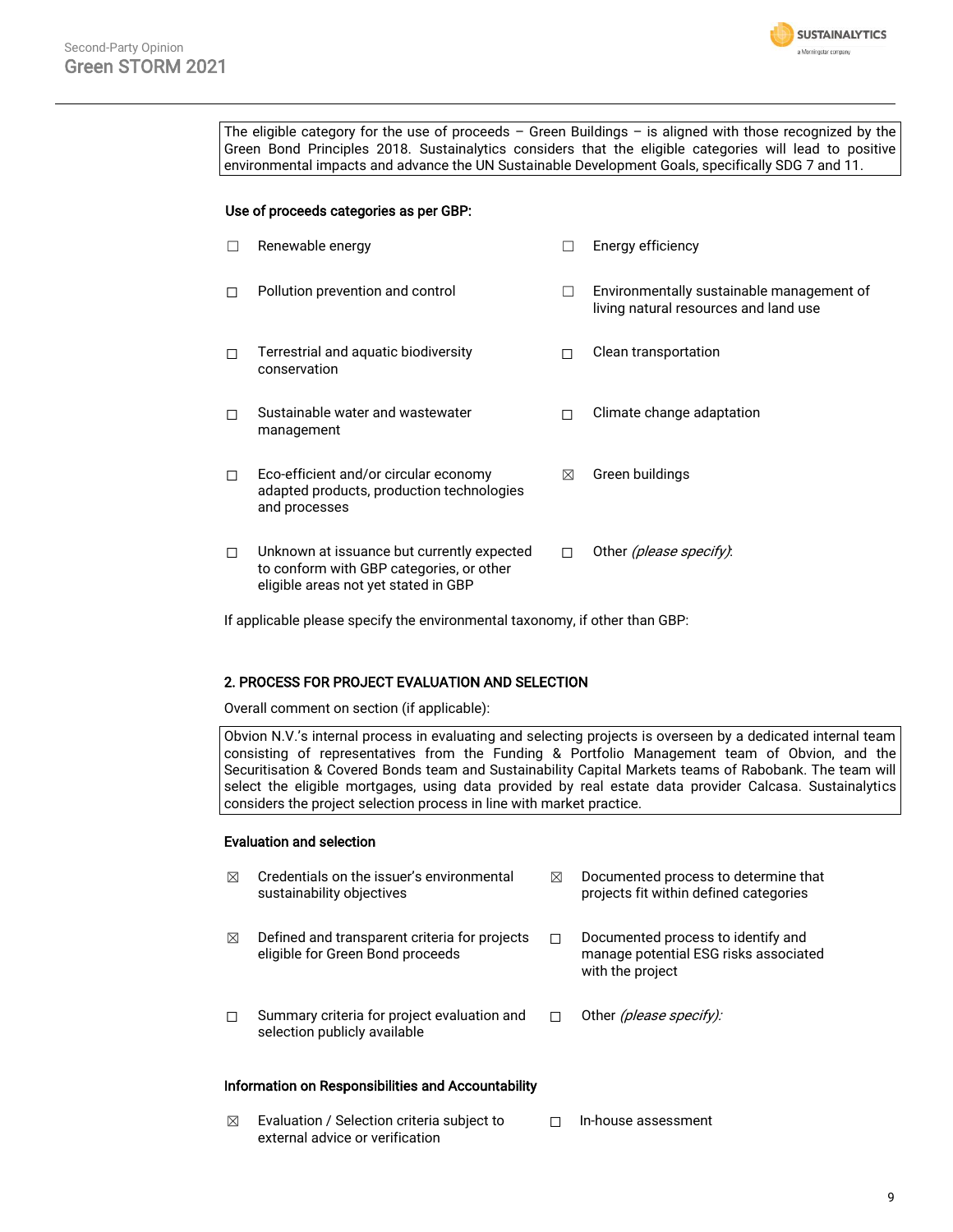

☐ Other (please specify):

#### 3. MANAGEMENT OF PROCEEDS

Overall comment on section (if applicable):

Obvion N.V. will allocate the full amount of net proceeds of the RMBS transaction to refinance eligible assets at the time of closing of the issuance. A third-party will verify that the included loans are eligible on an ongoing basis. Obvion commits to purchasing back any loans which are no longer compliant and substituting any ineligible mortgages. This is in line with market practice.

### Tracking of proceeds:

- $\boxtimes$  Green Bond proceeds segregated or tracked by the issuer in an appropriate manner
- ☐ Disclosure of intended types of temporary investment instruments for unallocated proceeds
- □ Other (please specify):

#### Additional disclosure:

|   | Allocations to future investments only                     | ⊠ | Allocations to both existing and future<br>investments |
|---|------------------------------------------------------------|---|--------------------------------------------------------|
|   | Allocation to individual disbursements                     | ⊠ | Allocation to a portfolio of<br>disbursements          |
| П | Disclosure of portfolio balance of<br>unallocated proceeds |   | Other (please specify).                                |

#### 4. REPORTING

Overall comment on section (if applicable):

Obvion N.V. Green STORM 2021 transaction will make available to investors loan data on the mortgages in the transaction pool in a monthly summary report as well as an annual statement demonstrating compliance with the eligibility criteria. In addition, the transaction will publish information on energy performance certificates of the mortgage's assets every quarter. A third-party has been appointed to calculate the impact, in the form of CO<sub>2</sub> reductions achieved based on real energy consumption, which will be made available to investors at the time of issuance. Sustainalytics views Obvion N.V.'s allocation and impact reporting as aligned with market practice.

#### Use of proceeds reporting:

- ☐ Project-by-project ☒ On a project portfolio basis
- □ Linkage to individual bond(s) □ Other (please specify):
-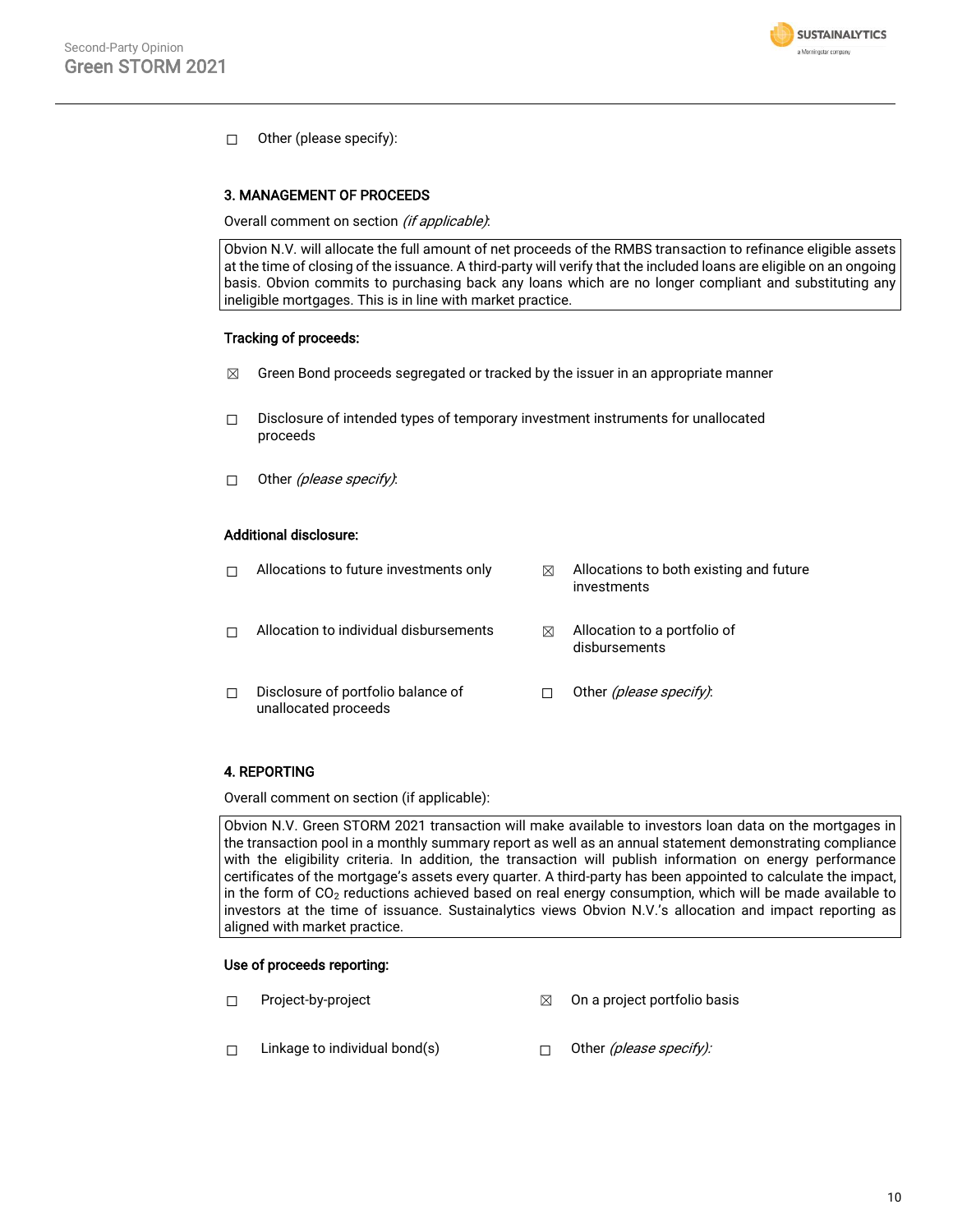

|        | Allocated amounts<br>⊠                                                                                      |   | □      | Green Bond financed share of total<br>investment |
|--------|-------------------------------------------------------------------------------------------------------------|---|--------|--------------------------------------------------|
|        | Other (please specify):<br>□                                                                                |   |        |                                                  |
|        | Frequency:                                                                                                  |   |        |                                                  |
|        | Annual<br>⊠                                                                                                 |   | □      | Semi-annual                                      |
|        | Other (please specify):<br>□                                                                                |   |        |                                                  |
|        | Impact reporting:                                                                                           |   |        |                                                  |
| □      | Project-by-project                                                                                          | ⊠ |        | On a project portfolio basis                     |
| $\Box$ | Linkage to individual bond(s)                                                                               | □ |        | Other (please specify):                          |
|        | Information reported (expected or ex-post):                                                                 |   |        |                                                  |
|        | <b>GHG Emissions / Savings</b><br>⊠                                                                         |   | ⊠      | <b>Energy Savings</b>                            |
|        | Decrease in water use<br>□                                                                                  |   | $\Box$ | Other ESG indicators (please<br>specify):        |
|        | Frequency                                                                                                   |   |        |                                                  |
|        | Annual<br>⊠                                                                                                 |   | П      | Semi-annual                                      |
|        | Other (please specify):<br>□                                                                                |   |        |                                                  |
|        | <b>Means of Disclosure</b>                                                                                  |   |        |                                                  |
| ⊠      | Information published in financial report                                                                   | □ | report | Information published in sustainability          |
| □      | Information published in ad hoc<br>documents                                                                | □ |        | Other (please specify):                          |
| $\Box$ | Reporting reviewed (if yes, please specify which parts of the reporting are subject to<br>external review): |   |        |                                                  |

### SPECIFY OTHER EXTERNAL REVIEWS AVAILABLE, IF APPROPRIATE

### Type(s) of Review provided:

- □ Consultancy (incl. 2<sup>nd</sup> opinion) □ □ Certification
	-
- ☐ Verification / Audit ☐ Rating
	-

□ Other (please specify):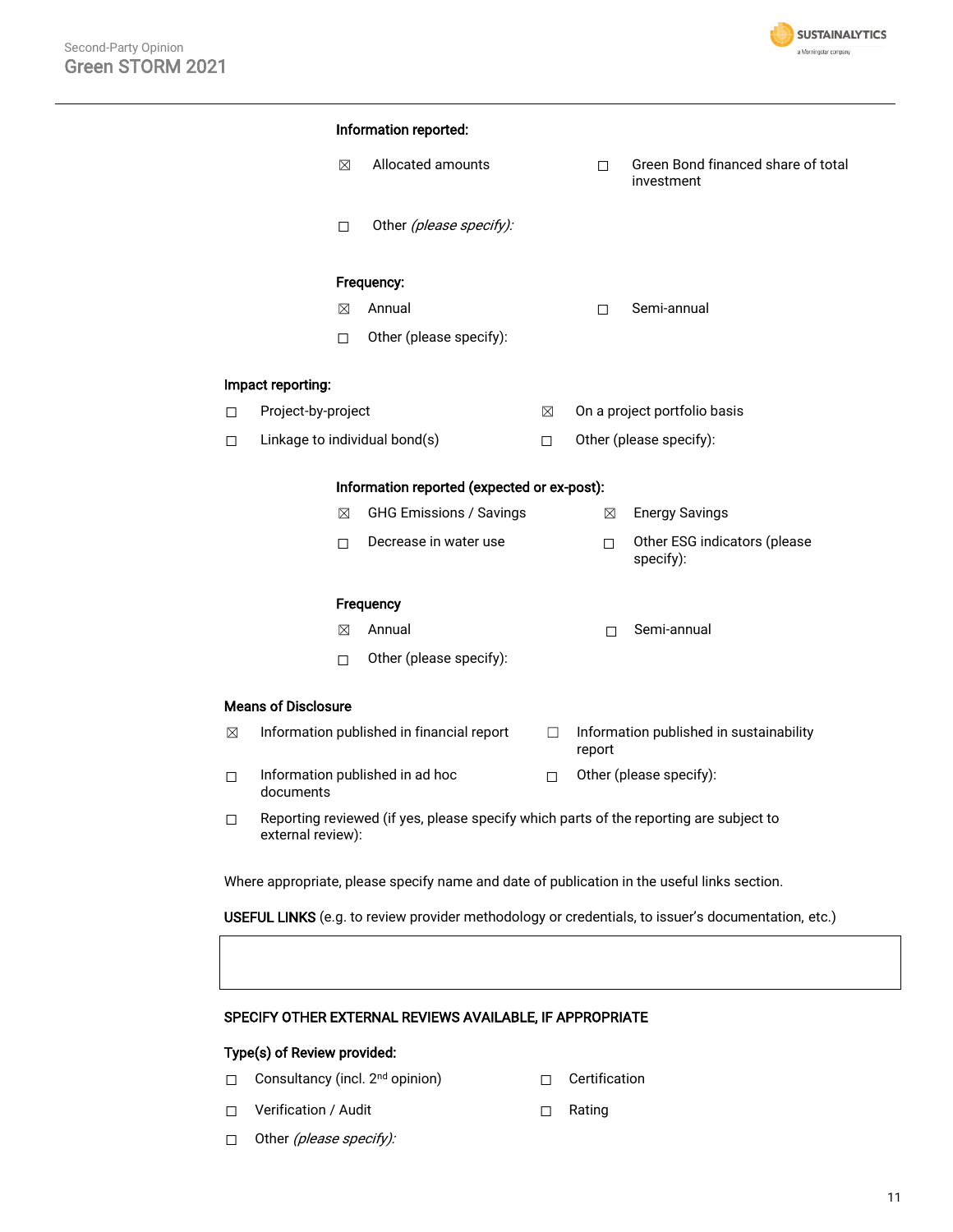

# Review provider(s): Date of publication:

#### ABOUT ROLE(S) OF INDEPENDENT REVIEW PROVIDERS AS DEFINED BY THE GBP

- i. Second-Party Opinion: An institution with environmental expertise, that is independent from the issuer may issue a Second-Party Opinion. The institution should be independent from the issuer's adviser for its Green Bond framework, or appropriate procedures, such as information barriers, will have been implemented within the institution to ensure the independence of the Second-Party Opinion. It normally entails an assessment of the alignment with the Green Bond Principles. In particular, it can include an assessment of the issuer's overarching objectives, strategy, policy and/or processes relating to environmental sustainability, and an evaluation of the environmental features of the type of projects intended for the Use of Proceeds.
- ii. Verification: An issuer can obtain independent verification against a designated set of criteria, typically pertaining to business processes and/or environmental criteria. Verification may focus on alignment with internal or external standards or claims made by the issuer. Also, evaluation of the environmentally sustainable features of underlying assets may be termed verification and may reference external criteria. Assurance or attestation regarding an issuer's internal tracking method for use of proceeds, allocation of funds from Green Bond proceeds, statement of environmental impact or alignment of reporting with the GBP, may also be termed verification.
- iii. Certification: An issuer can have its Green Bond or associated Green Bond framework or Use of Proceeds certified against a recognised external green standard or label. A standard or label defines specific criteria, and alignment with such criteria is normally tested by qualified, accredited third parties, which may verify consistency with the certification criteria.
- iv. Green Bond Scoring/Rating: An issuer can have its Green Bond, associated Green Bond framework or a key feature such as Use of Proceeds evaluated or assessed by qualified third parties, such as specialised research providers or rating agencies, according to an established scoring/rating methodology. The output may include a focus on environmental performance data, the process relative to the GBP, or another benchmark, such as a 2-degree climate change scenario. Such scoring/rating is distinct from credit ratings, which may nonetheless reflect material environmental risks.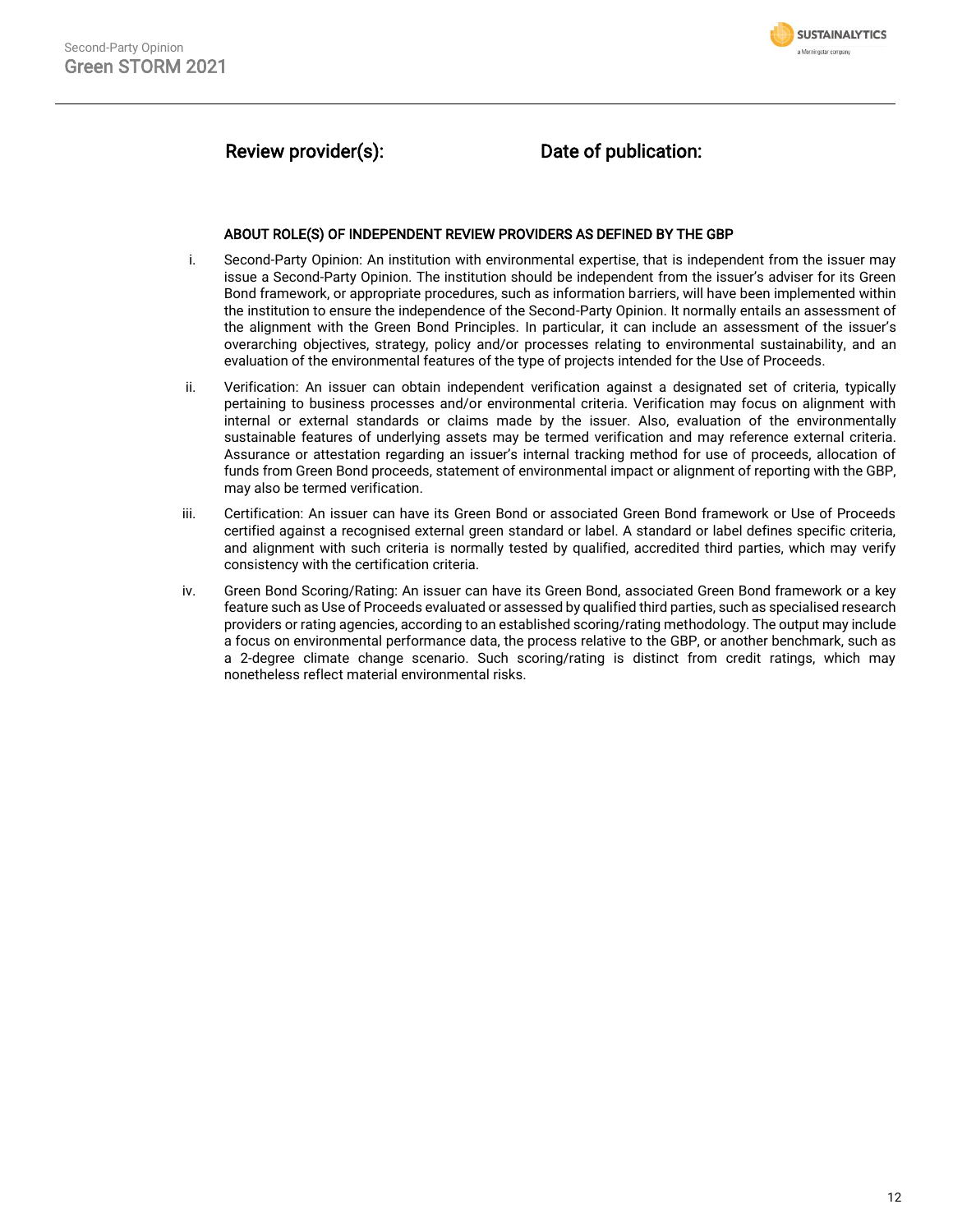

# Disclaimer

#### Copyright ©2021 Sustainalytics. All rights reserved.

The information, methodologies and opinions contained or reflected herein are proprietary of Sustainalytics and/or its third party suppliers (Third Party Data), and may be made available to third parties only in the form and format disclosed by Sustainalytics, or provided that appropriate citation and acknowledgement is ensured. They are provided for informational purposes only and (1) do not constitute an endorsement of any product or project; (2) do not constitute investment advice, financial advice or a prospectus; (3) cannot be interpreted as an offer or indication to buy or sell securities, to select a project or make any kind of business transactions; (4) do not represent an assessment of the issuer's economic performance, financial obligations nor of its creditworthiness; and/or (5) have not and cannot be incorporated into any offering disclosure.

These are based on information made available by the issuer and therefore are not warranted as to their merchantability, completeness, accuracy, up-to-dateness or fitness for a particular purpose. The information and data are provided "as is" and reflect Sustainalytics` opinion at the date of their elaboration and publication. Sustainalytics accepts no liability for damage arising from the use of the information, data or opinions contained herein, in any manner whatsoever, except where explicitly required by law. Any reference to third party names or Third Party Data is for appropriate acknowledgement of their ownership and does not constitute a sponsorship or endorsement by such owner. A list of our third-party data providers and their respective terms of use is available on our website. For more information, visit [http://www.sustainalytics.com/legal-disclaimers.](http://www.sustainalytics.com/legal-disclaimers)

The issuer is fully responsible for certifying and ensuring the compliance with its commitments, for their implementation and monitoring.